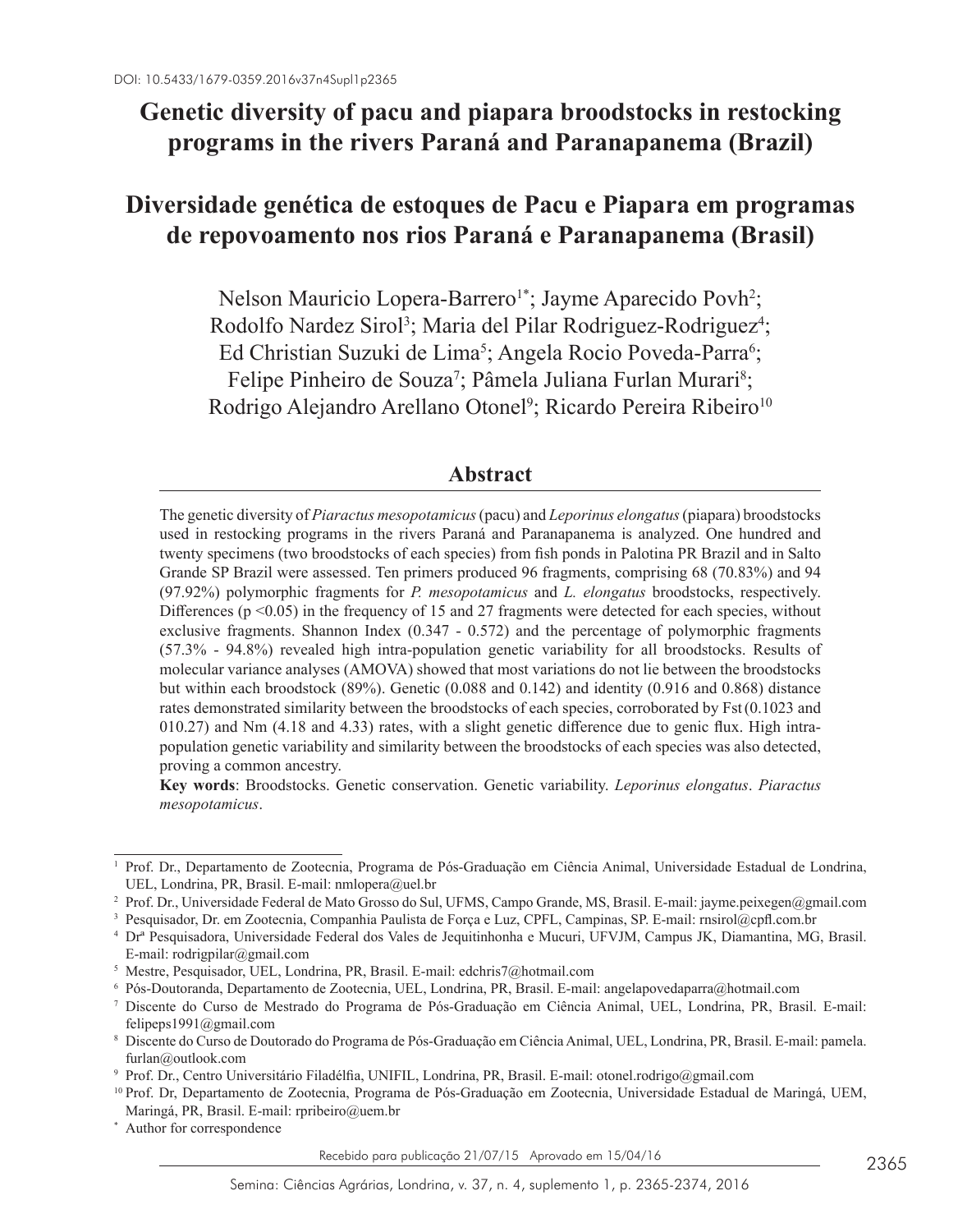#### **Resumo**

O objetivo da pesquisa foi analisar a diversidade genética de estoques de Pacu (*Piaractus mesopotamicus*) e Piapara (*Leporinus elongatus*) utilizados em programas de repovoamento dos rios Paraná e Paranapanema. Foram analisados 120 exemplares (dois estoques de cada espécie) de pisciculturas das cidades de Palotina (Paraná) e da cidade de Salto Grande (São Paulo). Os 10 iniciadores produziram 96 fragmentos, dos quais 68 (70,83%) e 94 (97,92%) foram polimórficos para os estoques de *P. mesopotamicus* e *L. elongatus*, respectivamente. Foram observadas diferenças (P <0,05) na frequência de 15 e 27 fragmentos para cada espécie, sem a presença de fragmentos exclusivos. Os valores do índice de Shannon (0,347 a 0,572) e da porcentagem de fragmentos polimórficos (57,3% a 94,8%) mostraram uma alta variabilidade genética intra-populacional para todos os estoques. Os resultados das análises de variância molecular (AMOVA) mostraram que a maior parte da variação está dentro de cada estoque (89%) e não entre os estoques. Os valores da distância (0,088 e 0,142) e identidade (0,916 e 0,868) genética demonstraram que existe similaridade entre os estoques de cada espécie, sendo corroborado pelos valores de Fst(0,1023 e 010,27) e Nm (4,18 e 4,33) que mostraram uma moderada diferenciação genética com presença de fluxo gênico. Foi observada alta variabilidade genética intra-populacional e similaridade entre os estoques de cada espécie demonstrando uma origem em comum.

**Palavras-chave:** Conservação genética. *Leporinus elongatus.* Estoques de reprodutores. *Piaractus mesopotamicus.* Variabilidade genética.

### **Introduction**

Brazil has a great diversity of native fish with relevant characteristics for breeding and with great commercial capacity (MARENGONI et al., 2006; BOSCOLO et al., 2011). Due to their excellent zootechnical traits for fish cultivation and to their high commercial and cultural value for riverine populations of the populations living near the rivers Paraná and Paranapanema, the *Piaractus mesopotamicus* (pacu) and the *Leporinus elongatus* (piapara) may be highlighted among migratory native fish species in Brazil. However, deforestation, deterioration of river waters, climatic changes and hydroelectric plants reduced natural broodstocks in Brazilian rivers (HATANAKA et al., 2006; LOPERA-BARRERO, 2009).

Although restocking programs are increasingly employed in Brazilian rivers as conservation strategies (SIROL; BRITTO, 2006), they must be foregrounded on a scientific base that would determine reproduction, genetic and biological methodologies without a decrease in genetic variability of broodstocks and consequently of natural populations in the rivers. Genetic monitoring of the populations in restocking programs are highly relevant (LOPERA-BARRERO, 2009; POVH et al., 2008a), with special reference to dominant molecular markers (POVH et al., 2008b; GANAIE; ALI, 2016).

Due to dominant molecular markers, RAPD techniques are efficient to calculate precisely and inexpensively the genetic variability in simple population studies, including restocking programs of native populations. Reviews published during the last five years (ABD EL NABY et al., 2015; ALMEIDA et al., 2013; BEHRMANN et al., 2015; GANAIE; ALI, 2016; GOMES et al., 2013; HASAN; GOSWAMI, 2015; LOPERA-BARRERO et al., 2015; RAMOS et al., 2012; RIBEIRO et al., 2016) have shown that, in spite of the influence of several factors in technique, optimization protocols produced reliable results which have been accepted by the scientific community worldwide.

Current assay investigates the genetic diversity of *P. mesopotamicus* and *L. elongatus* broodstocks employed in restocking programs in the rivers Paraná and Paranapanema, Brazil.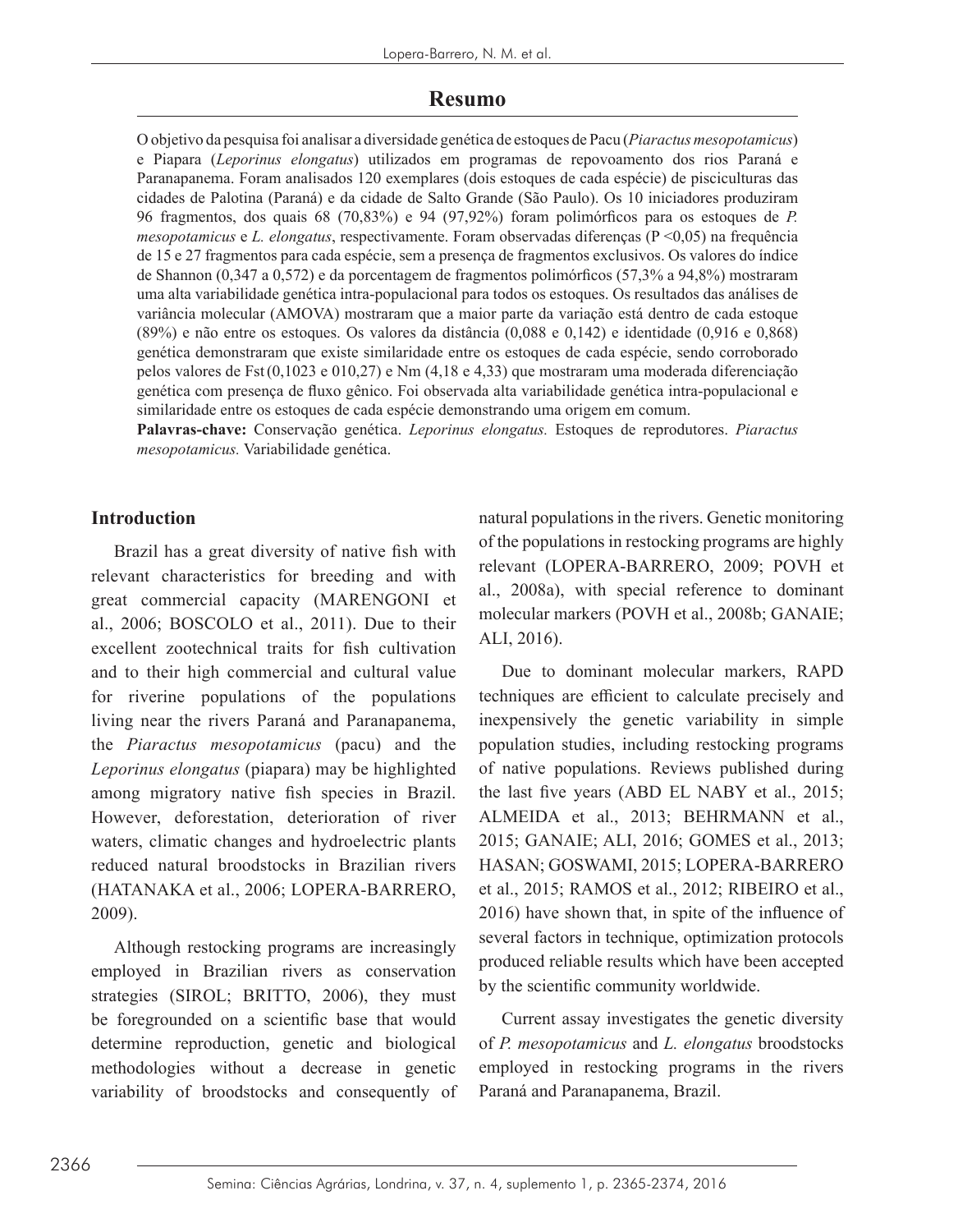#### **Materials and Methods**

One hundred and twenty samples of caudal fins (0.5 cm²) from four broodstocks (30 samples per broodstock) were collected. Two broodstocks of *P. mesopotamicus* (PacPAL) and *L. elongatus* (PiaPAL) were retrieved from a fish pond in Palotina PR Brazil (24° 12' S; 53° 50' W) and used for restocking programs in the river Paraná. The other two broodstocks *P. mesopotamicus* (PacSG) and *L. elongatus* (PiaSG) were retrieved from the Aquaculture and Hydrology Station of Duke Energy International in Salto Grande SP Brazil (22° 54' S; 50° 00' W) used for restocking programs in the river Paranapanema.

NaCl methodology, described by Lopera-Barrero et al. (2008), was employed for DNA extraction, quantified by spectrophotometer Shimadzu UV 1601, with wave length 260 nm and samples diluted for a concentration of 10 ng  $\mu L^{-1}$ . DNA integrity was verified by horizontal electrophoresis in agar gel 1% by buffer TBE 1X (500 mM Tris-HC1, 60 mM boric acid and 83 mM EDTA). Gel was stained with ethidium bromide  $(0.5 \text{ mg} \text{ mL}^{-1})$  for 30 minutes and image obtained by EDAS (Kodak 1D Image Analysis 3.5).

Amplification followed procedures by Williams et al. (1990), modified. DNA was amplified in a 15 mL reaction volume using buffer 1X Tris-KCl, 2.5 mM MgCl<sup>2</sup>, 0.46 μM primer, 0.2 mM of each dNTP, a Platinun Taq DNA Polimerase unit (Invitrogen®, USA) and 10 ng target DNA. DNA was denatured at 94ºC for four minutes, followed by 40 cycles, every one consisting of one minute denaturation at 94ºC; 90 seconds of primer annealing at 40ºC and two minutes extension at 72ºC. A final extension at 72ºC was performed for seven minutes. RAPD reactions were amplified in a thermocycler Eppendorf Mastercycler Gradient and 30 different primers were tested with 10 bases for kits OPA, OPW and OPX (Operon Technologies Ltd. Valencia, USA), from which the most reproducible and best defined were selected (Table 1).

| Primers           | Sequence       | $G+C$ | n(A) | Size(A)      | n(B) | Size(B)      |
|-------------------|----------------|-------|------|--------------|------|--------------|
| OPA02             | TGC CGA GCT G  | 70    | 7    | 200-1100     | 7    | 350-1200     |
| OPA04             | A AT CGG GCT G | 60    | 6    | 500-1200     | 6    | 400-1300     |
| OPA <sub>16</sub> | AGC CAG CGA A  | 60    | 12   | 300-1700     | 14   | 200-1700     |
| OPW01             | CTC AGT GTC C  | 60    | 10   | 300-1700     | 7    | 300-1500     |
| OPW <sub>02</sub> | ACC CCG CCA A  | 70    | 10   | 500-1800     | 10   | $400 - 1500$ |
| OPW <sub>03</sub> | GTC CGG AGT G  | 70    | 11   | 300-1700     | 10   | $400 - 1500$ |
| OPW04             | CAG AAG CGG A  | 60    | 7    | $400 - 1500$ | 8    | $500 - 1400$ |
| OPW08             | GAC TGC CTC T  | 60    | 9    | 300-1400     | 9    | $400 - 1500$ |
| OPX01             | CTG GGC ACG A  | 70    | 9    | $400 - 1500$ | 10   | 300-1800     |
| OPX03             | TGG CGC AGT G  | 70    | 8    | $400 - 1300$ | 9    | 400-1700     |
| OPX04             | CCG CTA CCG A  | 70    | 7    | 300-1300     | 6    | $400 - 1300$ |
| Total             |                |       | 96   | 200-1800     | 96   | 200-1800     |

**Table 1.** Sequence of primers and nucleotides, percentage of puric bases (G+C), number of fragments (n) and base pairs of fragmente in *P. mesopotamicus* (A) and *L. elongatus* (B) broodstocks*.*

Amplification products were separated in agar gel 1.5% and 15 mL of the amplified product and 2 mL of sample buffer (40% sucrose and 0.25% bromophenol blue) in horizontal electrophorese were used. Electrophorese was conducted in a buffer TBE 0.5X (45 mM Tris-Borate and 1 mM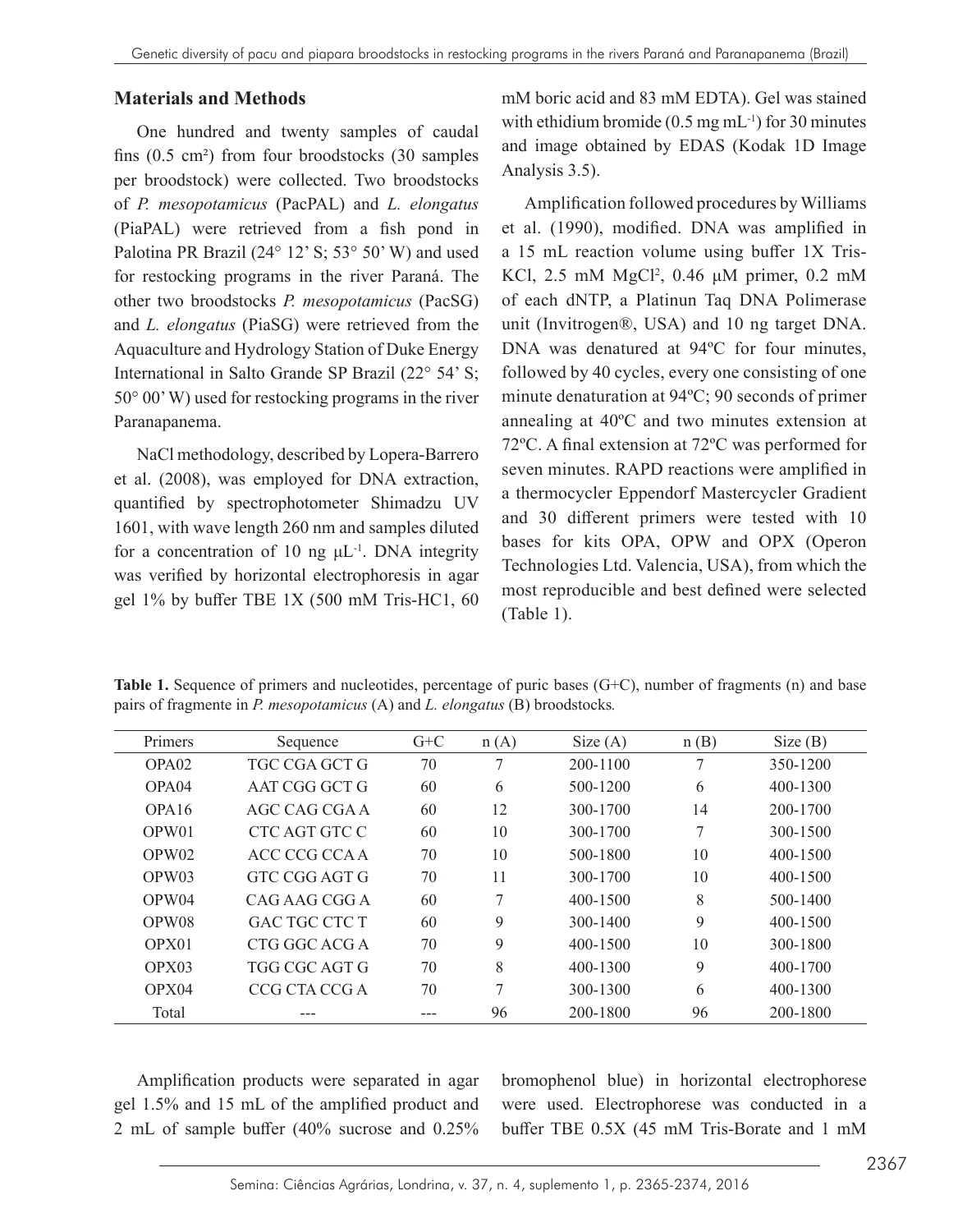EDTA) for four hours at 70 volts. Quantification and amplification gels were visualized by UV radiation after exposure with ethidium bromide (0.5 mg/ mL-1) for one hour. Image was photographed with Kodak EDAS (Kodak 1D Image Analysis 3.5, USA). Blank samples in gels (without DNA), double amplifications and electrophoresis, coupled to a strict selection of fragments enhanced quality and reproducibility of the amplified products

Fragment size obtained by amplification was estimated by comparing with standard Ladder 100 bp (Invitrogen®, USA). The presence or absence of fragments of identical molecular size constructed a similarity matrix based on Jaccard´s similarity coefficient, with 1 as the presence of the fragment and 0 as its absence.

Genetic variability was determined by Shannon´s genetic diversity index and by the percentage of polymorphic fragments calculated with PopGene 1.31 (YEH et al., 1999). TFPGA 1.3 (MILLER, 1997) calculated the distance and genetic identity (NEI, 1978) between broodstocks and the frequency of exact fragments (RAYMOND; ROUSSET, 1995). Arlequin 3.0 (EXCOFFIER et al., 2007) determined the genetic difference between broodstocks by Fst (WEIR; COCKERHAM, 1984) and for the analyses of molecular variance (AMOVA) (EXCOFFIER et al., 1992). Significance level of estimates was calculated by the randomized permutations method with 1000 and 10000 permutations. The same program was employed to determine the effective number of migrants (Nm). Wright (1978) proposal was employed for differentiation level by which rates between 0.00 and 0.05; 0.051 and 0.15; 0.151 and 0.25 and >0.25 respectively indicate small, medium, high and very high genetic differentiation. Statistical significance of Fst was calculated by test  $X^2$  [c<sup>2</sup> = 2n Fst (k-1); GL = (k-1) (s-1)], suggested by Workman and Niswander (1970), where n is the number of specimens in each group; k is the number of alleles; s is the number of groups.

### **Results and Discussion**

The 10 primers produced 96 fragments varying between six (OPA04) and twelve (OPA16) (*P. mesopotamicus* broodstocks) and between six (OPA04 - OPX04) and 14 (OPA16) (*L. elongatus* broodstocks), featuring 68 (70.83%) and 94 (97.92%) polymorphic fragments for the two species respectively (Table 1). According to Telles et al. (2001), the number of fragments was sufficient to calculate reliable genetic variability.

There was a difference  $(P<0.05)$  in the frequency of fragments in *P. mesopotamicus* (15 fragments) and *L. elongatus* (27 fragments) broodstocks. Ten limiting fragments (fragments with frequency 1,000) were observed in the *P. mesopotamicus* broodstock in Palotina (PacPAL) but not reported in the broodstock in Salto Grande (PacSG). Low frequency fragments (less than 0.100) were not extant in the broodstocks (Table 2). On the other hand, *L. elongatus* broodstocks (Piapara Palotina: PiaPAL and Piapara Salto Grande: PiaSG) revealed limiting fragments in the two stocks (PiaPAL: 9; PiaSG: 3) and one low frequency fragment (primer OPA04 - 1300 bp) (Table 3). There were no exclusive fragments in the broodstocks, presupposing possible genetic similarity.

Shannon Index (SI) of genetic variability and percentage of polymorphic fragments (%PF) revealed high rates of intra-population genetic variability for all broodstocks (Table 4) even with fixed alleles (limiting) in several broodstocks. In fact, genetic variability was preserved in the fish ponds. probably due to the fact that a sample with sufficient genetic pool was provided at its formation and which prevented the founding effect. According to Lopera-Barrero (2009), the first thing to undertake in the implantation of pisciculture or restocking programs is the verification of broodstocks´ genetic variability. If low genetic variability occurs, low survival rates and adaptation to the environment of released offspring will result.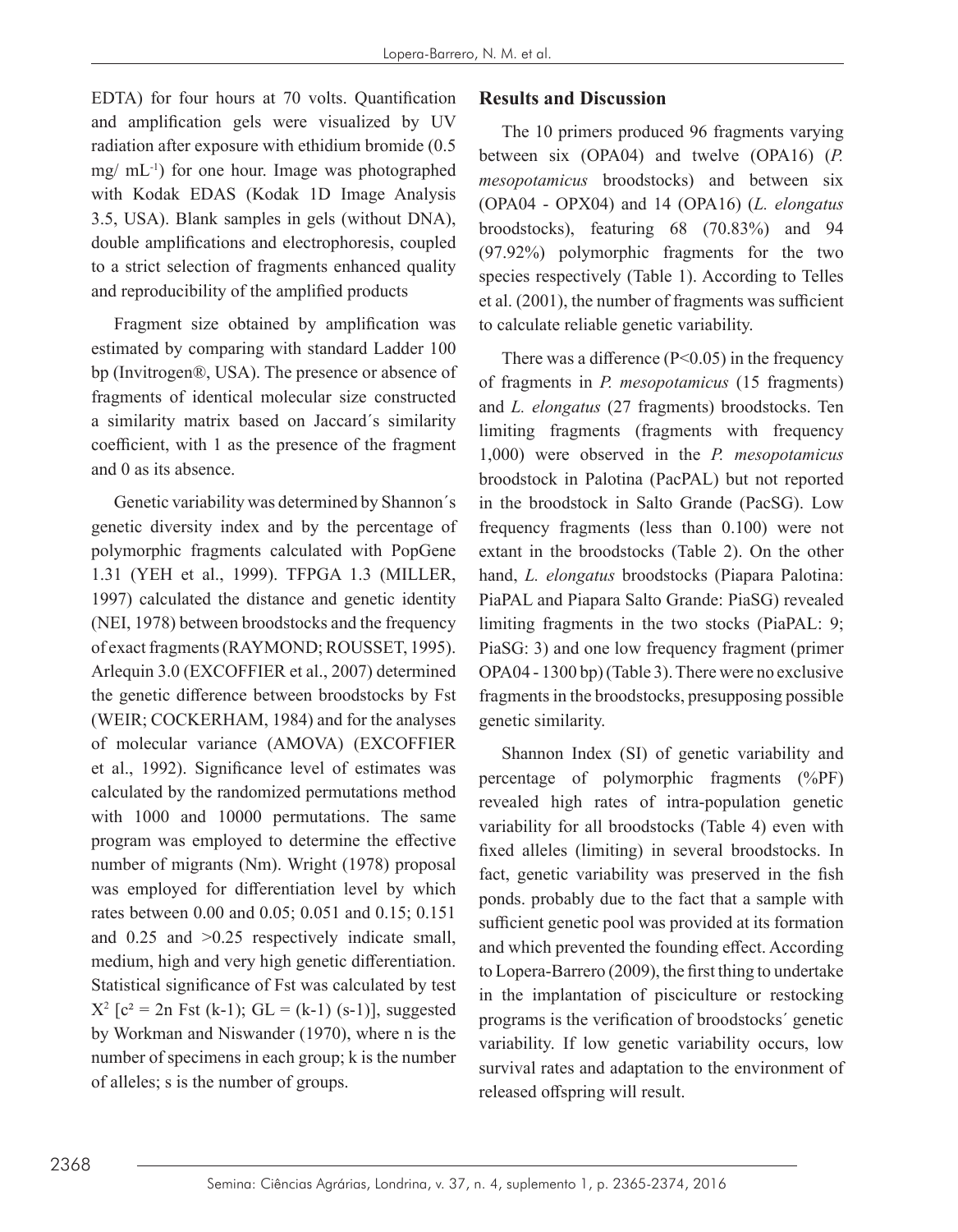|                 |        | Frequency           | $\mathbf{P}^3$     |       |
|-----------------|--------|---------------------|--------------------|-------|
| I               | Tam(A) | PacPAL <sup>1</sup> | PacSG <sup>2</sup> |       |
| A02             | 300    | 0.742               | 0.423              | 0.001 |
| A <sub>04</sub> | 700    | 0.817               | 0.317              | 0.000 |
| A16             | 1500   | 0.817               | 0.367              | 0.000 |
|                 | 1700   | 1.000               | 0.293              | 0.000 |
| X01             | 500    | 1.000               | 0.247              | 0.000 |
|                 | 600    | 1.000               | 0.422              | 0.000 |
|                 | 800    | 0.517               | 0.225              | 0.001 |
|                 | 1200   | 1.000               | 0.293              | 0.000 |
| X03             | 500    | 1.000               | 0.394              | 0.000 |
|                 | 800    | 1.000               | 0.484              | 0.001 |
|                 | 1100   | 1.000               | 0.367              | 0.000 |
| X <sub>04</sub> | 300    | 1.000               | 0.342              | 0.000 |
|                 | 400    | 0.635               | 0.247              | 0.000 |
|                 | 1200   | 1.000               | 0.293              | 0.000 |
| W01             | 300    | 1.000               | 0.367              | 0.000 |

Table 2. Primers (I), size (Tam) and frequency of fragments with significant rates by exact test (P>0.05) for *P*. *mesopotamicus* broodstock.

<sup>1</sup>PacPAL = pacu Palotina;  ${}^{2}$ PacSG = pacu Salto Grande;  ${}^{3}$ P: probability.

|                               |  |  |  | <b>Table 3.</b> Primers (I), size (Tam) and frequency of fragments with significant rates by exact test ( $P>0.05$ ) for L. |  |  |  |  |
|-------------------------------|--|--|--|-----------------------------------------------------------------------------------------------------------------------------|--|--|--|--|
| <i>elongatus</i> broodstocks. |  |  |  |                                                                                                                             |  |  |  |  |

|      |                     |                    | Continue  |
|------|---------------------|--------------------|-----------|
|      |                     | $\mathbf{P}^3$     |           |
|      | PiaPAL <sup>1</sup> | PiaSG <sup>2</sup> |           |
| 450  | 1.000               | 0.342              | 0.000     |
| 1200 | 0.553               | 0.293              | 0.004     |
| 400  | 1.000               | 0.204              | 0.000     |
| 600  | 1.000               | 0.225              | 0.000     |
| 700  | 1.000               | 0.247              | 0.000     |
| 1000 | 1.000               | 0.270              | 0.000     |
| 1200 | 1.000               | 0.247              | 0.000     |
| 1300 | 0.517               | 0.069              | 0.000     |
| 200  | 1.000               | 0.394              | 0.000     |
| 600  | 0.553               | 0.270              | 0.001     |
| 1100 | 1.000               | 0.342              | 0.000     |
| 1700 | 0.553               | 0.247              | 0.002     |
| 300  | 0.553               | 0.247              | 0.001     |
| 500  | 1.000               | 0.270              | 0.000     |
| 500  | 0.144               | 0.394              | 0.001     |
| 600  | 0.184               | 0.484              | 0.004     |
| 950  | 0.342               | 0.684              | 0.001     |
| 700  | 0.247               | 0.452              | 0,006     |
| 1300 | 0.204               | 0.394              | 0.006     |
|      | Tam $(B)$           |                    | Frequency |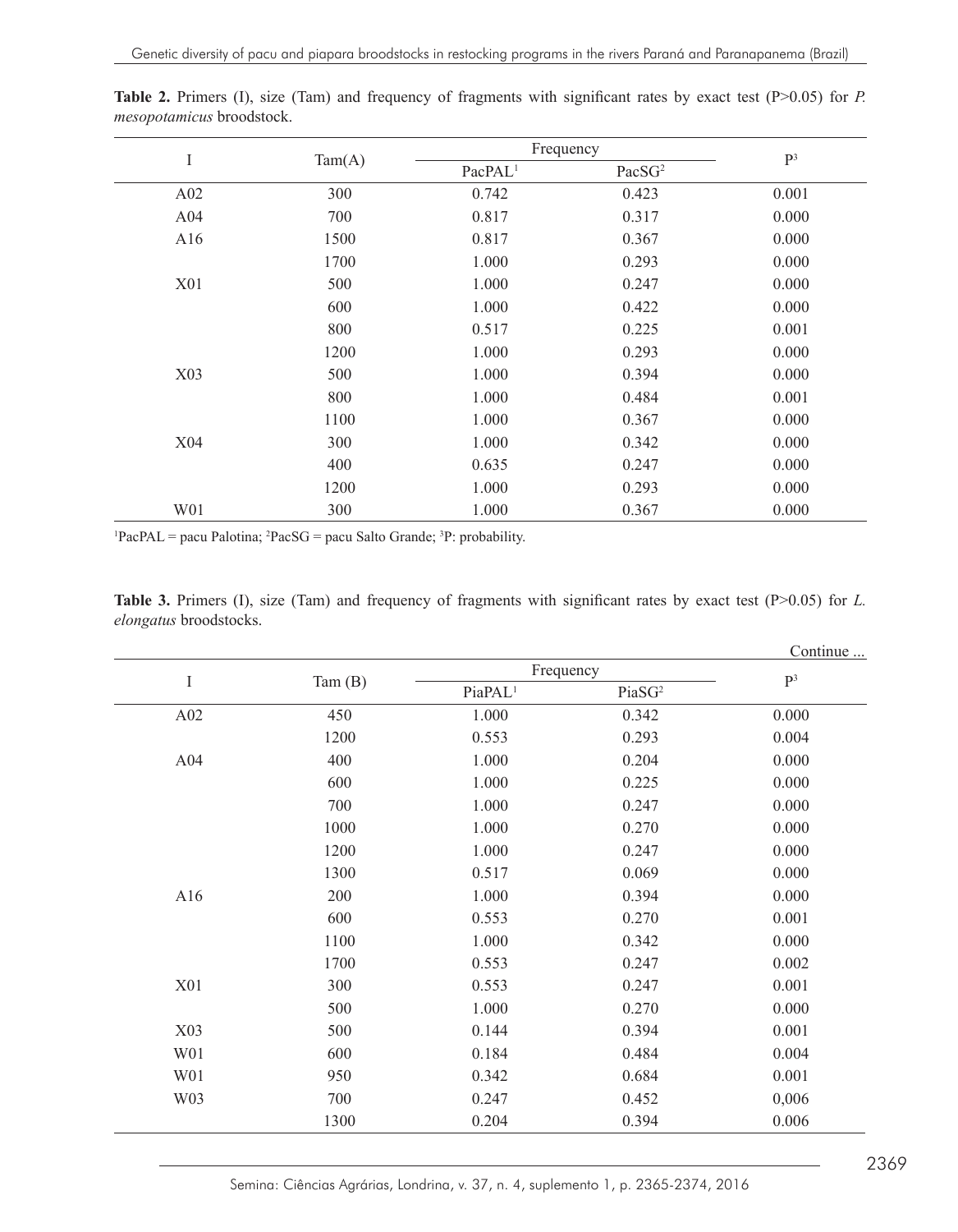|     |      |       |       | Continuation |
|-----|------|-------|-------|--------------|
| W04 | 500  | 0.183 | 0.452 | 0.001        |
|     | 600  | 0.204 | 0.423 | 0.003        |
|     | 700  | 0.163 | 0.394 | 0.001        |
| W08 | 700  | 0.144 | 0.394 | 0.001        |
|     | 900  | 0.293 | 1.000 | 0.000        |
|     | 1000 | 0.204 | 0.484 | 0.001        |
|     | 1300 | 0.247 | 1.000 | 0.000        |
|     | 1500 | 0.317 | 1.000 | 0.000        |

<sup>1</sup>PiaPAL = piapara Palotina; <sup>2</sup>PiaSG = piapara Salto Grande; <sup>3</sup>P: probability.

**Table 4.** Number of specimens (N), Shannon Index (SI) and percentage of polymorphic fragments (PF) for *P. mesopotamicus* and *L. elongatus* broodstocks.

| <b>Broodstocks</b>  | N  | <b>SI</b> | $\%$ PF |
|---------------------|----|-----------|---------|
| PacPAL <sup>2</sup> | 30 | 0.408     | 65.6    |
| PacSG <sup>1</sup>  | 30 | 0.347     | 57.3    |
| PiaPAL <sup>4</sup> | 30 | 0.572     | 94.8    |
| PiaSG <sup>3</sup>  | 30 | 0.500     | 86.5    |

<sup>1</sup>PacSG = pacu Salto Grande; <sup>2</sup>PacPAL = pacu Palotina; <sup>3</sup>PiaSG = piapara Salto Grande; <sup>4</sup>PiaPAL = piapara Palotina.

High variability in broodstocks presupposes that offspring for restocking also have high variability, making feasible their release in the rivers Paraná and Paranapanema without jeopardizing the natural populations. In broodstock samplings from the same fish pond in Salto Grande for the species *P. mesopotamicus* and *L. elongatus*, Povh et al. (2008a) and Gomes et al.  $(2008)$  reported rates  $(SI = 0.289)$ and %FP = 56.36%; SI = 0.447 and %FP = 88.8%, respectively) similar to those in current research for PacSG and PiaSG. The above reveals good reproduction management of broodstocks and their viability in restocking programs. In another research on the genetic variability of *P. mesopotamicus*  broodstocks in restocking programs in the river Paranapanema, Povh et al. (2009) reported high genetic variability (%PF = 71.4% - 75%; SI =  $0.376$  -0.434) and thus adequate reproduction management. Almeida et al. (2013) assessed the genetic variability of broodstocks (natural population) and fingerlings in a *Salminus brasiliensis* restocking program and observed higher percentages of polymorphic fragments in natural populations than in fry

broodstocks and lower genetic diversity rates. The above corroborates the importance of adequate reproduction management for the variability of offspring.

Molecular variance (AMOVA) demonstrated that most variations lay within each broodstock and not between the broodstocks (89.77 for *P. mesopotamicus* and 89.73 for *L. elongatus*). Likewise, distance (0.088 and 0.142 for *P. mesopotamicus* and *L. elongatus*, respectively) and genetic identity (0.916 and 0.868 for *P. mesopotamicus* and *L. elongatus*, respectively) demonstrated similarity among the broodstocks of each species (Table 5). Results seem to show that broodstocks had a common ancestry. The hypothesis has been confirmed by the lack of exclusive fragments in the broodstocks of each species, Fst rate (0.1023 and 0.1027 for *P. mesopotamicus* and *L. elongatus*, respectively) and Nm rate (4.18 and 4,33 for *P. mesopotamicus* and *L. elongatus*, respectively) with a slight genetic difference (according to Wright´s classification) with genetic flux (Table 6).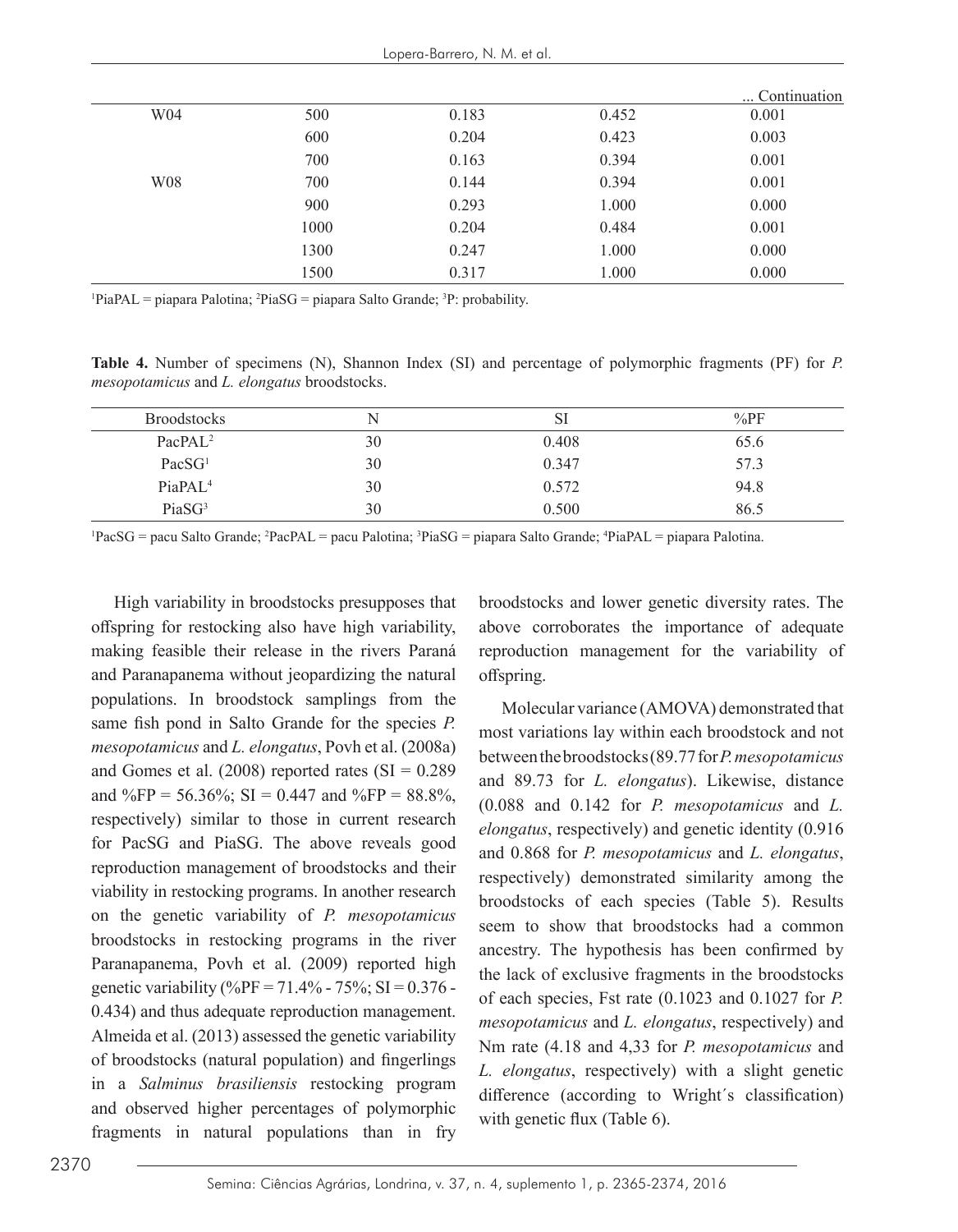|                               | Table 5. Analysis of molecular variance (ANOVA), variation source (VS), sum of squares (SSQ), coefficient of           |  |  |  |  |  |  |
|-------------------------------|------------------------------------------------------------------------------------------------------------------------|--|--|--|--|--|--|
|                               | variation (CV), percentage of variation $(^{96}V)$ , distance (D) and genetic identity (I) for P. mesopotamicus and L. |  |  |  |  |  |  |
| <i>elongatus</i> broodstocks. |                                                                                                                        |  |  |  |  |  |  |

| Groupings                       | VS    | <b>SSO</b> | CV       | $\%V$    |       |       |
|---------------------------------|-------|------------|----------|----------|-------|-------|
|                                 | E.L   | 45.900     | 1.18379  | $10.23*$ | 0.088 | 0.916 |
| $PacPAL1$ x $PacSG2$            | D.L   | 602.400    | 10.38621 | 89.77    |       |       |
|                                 | Total | 648.300    | 11.57000 | 100      |       |       |
|                                 | E.I   | 92.100     | 2.37770  | $10.27*$ | 0.142 | 0.868 |
| PiaPAL <sup>3</sup> x PiaS $G4$ | D.L   | 1204.600   | 20.76897 | 89.73    |       |       |
|                                 | Total | 1296.700   | 23.14667 | 100      |       |       |

\*P<0.05. E.L. = between broodstocks. D.L. = within broodstocks. <sup>1</sup> PacPAL = pacu Palotina; <sup>2</sup> PacSG = pacu Salto Grande; <sup>3</sup> PiaPAL  $=$  piapara Palotina;  ${}^{4}PiaSG =$  piapara Salto Grande.

**Table 6.** Fst,  $X^2$  test for Fst, genetic difference according to Wright (1978) and number of emigrants (Nm) for different groupings analyzed in *P. mesopotamicus* and *L. elongatus* broodstocks*.*

| Groupings                                | ∹st       | Wright |       | Nm   |
|------------------------------------------|-----------|--------|-------|------|
| PacPAL <sup>1</sup> x PacS $G2$          | $0.1023*$ | Fair   | 6.138 | 4.18 |
| PiaPAL <sup>3</sup> x PiaSG <sup>4</sup> | $0.1027*$ | Fair   | 6.162 | 4.33 |

\*P<0.05. <sup>1</sup>PacPAL = pacu Palotina; <sup>2</sup>PacSG = pacu Salto Grande; <sup>3</sup>PiaPAL = piapara Palotina; <sup>4</sup>PiaSG = piapara Salto Grande.

Sporadic introductions of new broodstocks from natural populations or from broodstocks in captivity are normally used to increase the genetic variability of broodstocks in restocking programs (LOPERA-BARRERO et al., 2010). However, results in current analysis do not recommend an exchange of *P. mesopotamicus* and *L. elongatus* broodstocks between the fish ponds analyzed since their genetic similarity shuns the insertion of a new pool that improves conditions in restocking programs. On the contrary, no restrictions are recommended if exchange aims at replacing old broodstocks or those lost due to mortality.

High rates of intra-population genetic variability were reported within each broodstock, showing that the formation of broodstocks and the reproduction and genetic management were efficiently undertaken in the fish ponds studied. On the other hand, inter-population rates demonstrated similarity between broodstocks from each species and common ancestry. Results show the relevance

of genetic analyses in conservation programs with fish restocking.

### **Acknowledgements**

The authors would like to thank the members of the Research Nucleus PeixeGen and the owners of the fish ponds for their collaboration in current assay.

### **References**

ABD EL NABY, W. S. H.; NASR, S. M.; SHOURBELA, R. M. Genetic variation among four species of Tilapia and their hybrid in Egypt using Random Amplified Polymorphic DNA (RAPD) analysis. *Alexandria Journal of Veterinary Sciences*, Alexandria, v. 47, n. 1, p. 201- 208, 2015.

ALMEIDA, F. S. de; LOPES, C. M.; ORSI, M. L.; SIROL, R. N.; SODRÉ, L. M. K. Genetic monitoring by RAPD markers for repopulation programs of *Salminus brasiliensis* (Pisces, Characiformes). *Acta Scientiarum. Animal Sciences*, Maringá, v. 35, n. 2, p. 119-126, 2013.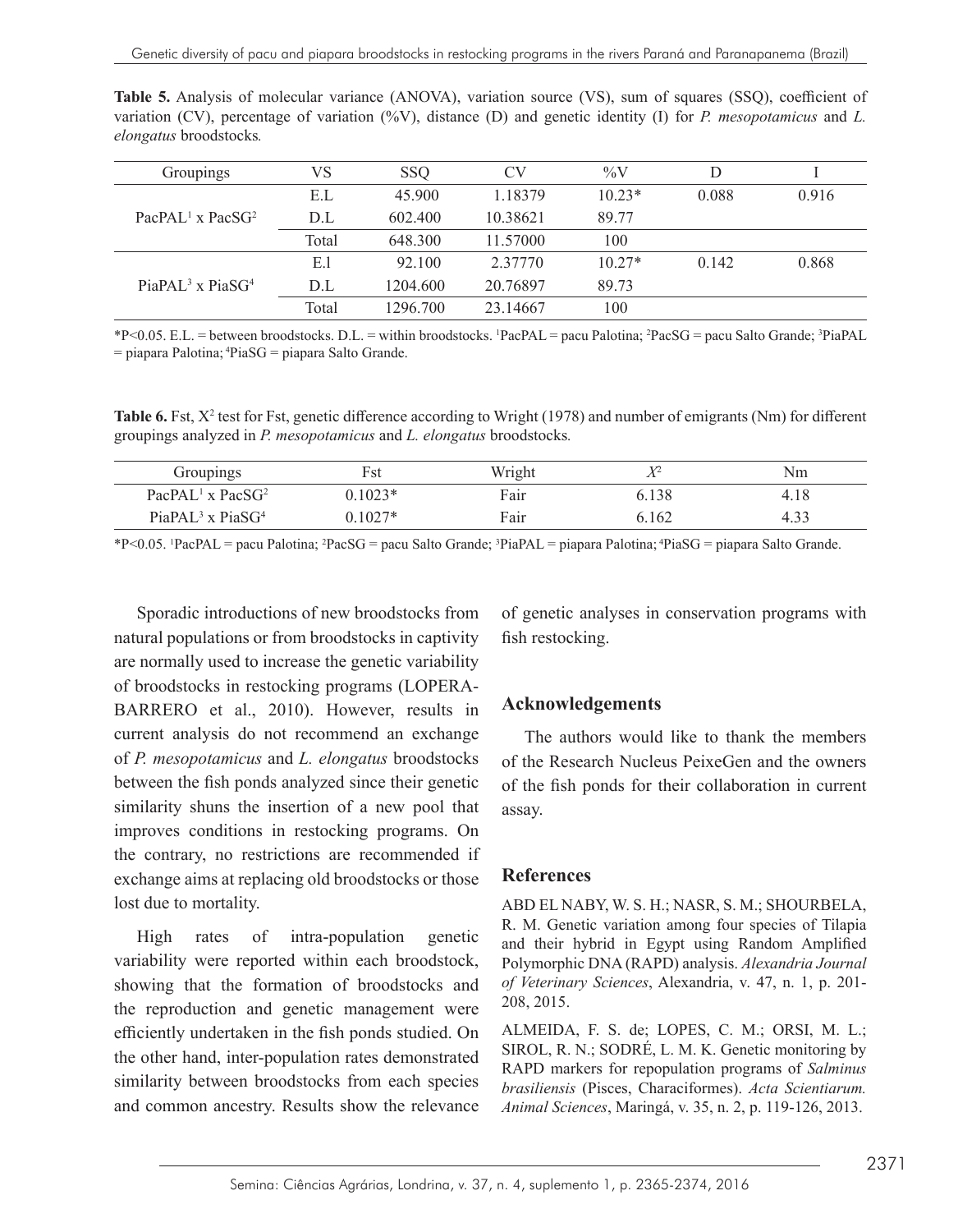BEHRMANN, K.; REHBEIN, H.; VON APPEN, A.; FISCHER, M. Applying population genetics for authentication of marine fish: the case of saithe (*Pollachius virens). Journal of Agricultural and Food Chemistry*, München, v. 63, n. 3, p. 802-809, 2015.

BOSCOLO, W. R.; SIGNOR, A.; FREITAS, J. M. A.; BITTENCOURT, F.; FEIDEN, A. Nutrição de peixes nativos. *Revista Brasileira de Zootecnia*, Viçosa, MG, v. 40, p. 145-154, 2011. Suplemento.

EXCOFFIER, L.; LAVAL, G.; SCHNEIDER, S. Arlequin ver. 3.0: an integrated software package for population genetics data analysis. *Evolutionary Bioinformatics Online*, Auckland, v. 2005, n. 1, p. 47-50, 2007.

EXCOFFIER, L.; SMOUSE, P. E.; QUATTRO, J. M. Analysis of molecular variance inferred from metric distances among DNA haplotypes: application to human mitochondrial DNA restriction data. *Genetics*, Austin, v. 131, n. 2, p. 479-491, 1992.

GANAIE, H. A.; ALI, M. N. Studies on the genetic variability of three fish species (*Cyprinus carpio specularis*, *Cyprinus carpio communis* and *Oncorhynchus mykiss*) collected from Kashmir (India) using Random Amplified Polymorphic DNA (RAPD) technique. *Asian Journal of Animal Sciences*, Dubai, v. 10, n. 1, p. 59-67, 2016.

GOMES, P. C.; LOPERA-BARRERO, N. M.; VARGAS, L.; STREIT JUNIOR, D. P.; POVH, J. A.; SIROL, R. N.; RIBEIRO, R. P. Genetic diversity of *Salminus brasiliensis* (Characiformes: Characidae) collected in the passage ladder of the Canoas I hydropower plant in the Paranapanema River, Brazil. *Semina: Ciências Agrárias*, Londrina, v. 34, n. 3, p. 1421-1432, 2013.

GOMES, P. C.; RIBEIRO, R. P.; LOPERA-BARRERO, N. M.; POVH, J. A.; VARGAS, L.; SIROL, R. N. Diversidade genética de três estoques de piapara (*Leporinus elongatus*), utilizando RAPD. *Acta Scientiarum Animal Science*, Maringá, v. 30, n. 2, p. 241- 247, 2008.

HASAN, I.; GOSWAMI, M. M. Genetic variation among cat fish (Mystus vittatus) population assessed by Randomly Amplified Polymorphic (RAPD) markers from Assam, India. *Journal of Aquaculture Research & Development*, Roma, v. 6, n. 4, p. 1-4, 2015.

HATANAKA, T.; HENRIQUE-SILVA, F.; GALETTI JUNIOR, P. M. Population substructuring in a migratory freshwater fish *Prochilodus argenteus* (Characiformes, Prochilodontidae) from the São Francisco River. *Genética*, Dordrecht, v. 126, n. 1, p. 513-517, 2006.

LOPERA-BARRERO, N. M. Conservation of *Brycon orbignyanus* natural populations and stocks for their reproductive, genetic, environmental sustainability: a model for species threatened with extinction. *Ciencia e Investigación Agraria*, Santiago, v. 36, n. 2, p. 191-208, 2009.

LOPERA-BARRERO, N. M.; POVH, J. A.; RIBEIRO, R. P.; GOMES, P. C.; JACOMETO, C. B.; LOPES, T. S. Comparación de protocolos de extracción de ADN con muestras de aleta y larva de peces: extracción modificada con cloruro de sodio. *Ciencia e Investigación Agraria*, Santiago, v. 35, n. 1, p. 76-86, 2008.

LOPERA-BARRERO, N. M.; RIBEIRO, R. P.; VARGAS, L.; POVH, J. A.; LOPES, T. S.; OLIVEIRA, S. N.; GOMES, P. C. Diversidad genética de *Piaractus mesopotamicus* utilizado em programas de repoblación. *Archivos de Zootecnia*, Córdoba, v. 59, n. 225, p. 51-62, 2010.

LOPERA-BARRERO, N. M.; RODRIGUEZ-RODRIGUEZ, M. P.; FORNARI, D. C.; RESENDE, E. K.; POVEDA-PARRA, A. R.; BRACCINI, G.; SOUZA, F. P.; FURLAN, P. J.; POVH, J. A.; RIBEIRO, R. P. Genetic variability of broodstocks of Tambaqui (Teleostei - Characidae) from the northeast region of Brazil. *Semina: Ciências Agrárias,* Londrina, v. 36, n. 6, p. 4013-4022, 2015.

MARENGONI, N. G.; MACHADO, M. R. F.; GASPARIN, E. Extração de DNA genômico em tecidos sólidos de peixes teleósteos. *Semina: Ciências Agrárias*, Londrina, v. 27, n. 1, p. 99-106, 2006.

MILLER, M. P. *Tools for population genetic analyses (TFPGA*): a Windows program for the analysis of allozyme and molecular population genetic data. Version 1. 3. Flagstaff: Northern Arizona University, 1997. 33 p.

NEI, M. Estimation of average heterozygosity and genetic distance from a small number on individual. *Genetics*, Austin, v. 89, n. 3, p. 583-590, 1978.

POVH, J. A.; LOPERA-BARRERO, N. M.; RIBEIRO, R. P.; LUPCHINSKI JUNIOR, E.; GOMES, P. C.; LOPES, T. S. Monitoreo genético en programas de repoblamiento de peces mediante marcadores moleculares. *Ciencia e Investigación Agrária*, Santiago, v. 35, n. 1, p. 5-15, 2008b.

POVH, J. A.; RIBEIRO, R. P.; LOPERA-BARRERO, N. M.; GOMES, P. C.; BLANCK, D. V.; VARGAS, L.; JACOMETO, C. B.; LOPES, T. S. Monitoramento da variabilidade genética de pacu, *Piaractus mesopotamicus* do programa de aumento de estoque do rio Paranapanema. *Arquivo Brasileiro de Medicina Veterinária e Zootecnia*, Belo Horizonte, v. 61, n. 5, p. 1191-1195, 2009.